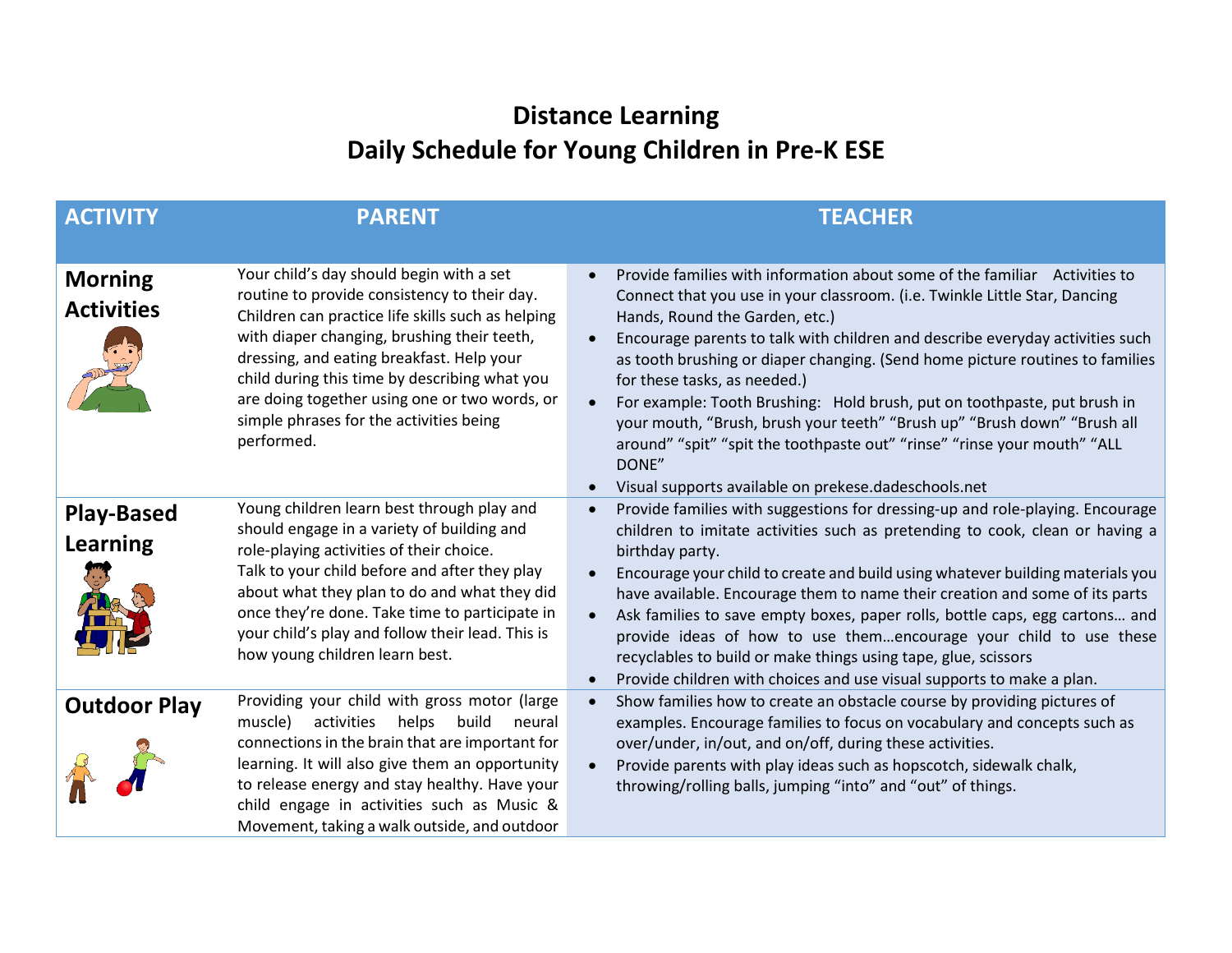| <b>Activity Time</b><br>More Structured<br>(Table-top) Learning<br><b>Activities</b><br>Social-<br><b>Emotional</b><br>Time | play activities such as, sidewalk chalk, bubbles,<br>and painting a wall with water.<br>During this time, families can focus on specific<br>skills that are similar to what they do in<br>school during Small Group Time. Children can<br>participate in activities that focus on a range<br>of concepts, increase their on-task<br>attention, build finger-strength and<br>coordination, and introduce them to new<br>activities.<br>A time to talk about emotions and read books<br>that can help them learn to name their<br>feelings.<br>Plan to do an "I Love You Ritual" with your<br>children a few times a day.<br>Watch Daniel Tiger's Neighborhood and talk to<br>your children about the social skills they are<br>teaching in the show. | Help parents facilitate a scavenger hunt - pick a type of common item and<br>$\bullet$<br>look for it (leaves, seeds, rocks, etc.). They can also count how many they<br>have of each item.<br>Encourage sensory experiences outdoors as well. Children can play on the<br>grass and feel its texture. (One idea: Have the child look up in the sky, have<br>the adult cover the sun with their hands, and see what your child does.)<br>Water Play is another great sensory activity. Encourage families to take<br>children outside in a bathing suit & spray them child with warm water (on<br>their legs, arms, then body) focusing on learning body parts while having fun!<br>Teachers can share activities posted on our website at<br>$\bullet$<br>prekese.dadeschools.net under "Family Resources."<br>Remember to suggest activities that are open-ended and allow for a range of<br>$\bullet$<br>appropriate responses. https://highscope.org/active-learning-at-home/<br>Provide examples of activities from the Parent-Child Activities Calendar.<br>$\bullet$<br>There are fun mixtures and recipes on each month's page.<br>Children love to play with pictures. Provide suggestions for different ways<br>$\bullet$<br>that children can practice matching real objects to pictures. (They can also<br>play memory games with some of those pictures too!)<br>"I Love You Rituals" will help children connect and feel safe.<br>$\bullet$<br>Skype/Zoom with your students and model "I Love You" rituals for families to<br>do with their children.<br>You can also share links with short video examples of "I Love You Rituals"<br>$\bullet$<br>that are posted on YouTube.<br>Daniel Tiger's Neighborhood - can be watched on You Tube & PBS.org. Also<br>$\bullet$<br>accessible via WLRN (Channel 17) at 2:30pm each day. (Educational<br>programming focused on helping children develop practical skills necessary<br>for growing and learning).<br>Provide families with information that addresses various social, emotional<br>and behvaioral challenges.<br>https://challengingbehavior.cbcs.usf.edu/docs/backpack/ |
|-----------------------------------------------------------------------------------------------------------------------------|-----------------------------------------------------------------------------------------------------------------------------------------------------------------------------------------------------------------------------------------------------------------------------------------------------------------------------------------------------------------------------------------------------------------------------------------------------------------------------------------------------------------------------------------------------------------------------------------------------------------------------------------------------------------------------------------------------------------------------------------------------|-------------------------------------------------------------------------------------------------------------------------------------------------------------------------------------------------------------------------------------------------------------------------------------------------------------------------------------------------------------------------------------------------------------------------------------------------------------------------------------------------------------------------------------------------------------------------------------------------------------------------------------------------------------------------------------------------------------------------------------------------------------------------------------------------------------------------------------------------------------------------------------------------------------------------------------------------------------------------------------------------------------------------------------------------------------------------------------------------------------------------------------------------------------------------------------------------------------------------------------------------------------------------------------------------------------------------------------------------------------------------------------------------------------------------------------------------------------------------------------------------------------------------------------------------------------------------------------------------------------------------------------------------------------------------------------------------------------------------------------------------------------------------------------------------------------------------------------------------------------------------------------------------------------------------------------------------------------------------------------------------------------------------------------------------------------------------------------------------------------------------------------------------|
| <b>Reading</b><br><b>Stories</b>                                                                                            | A time to expose your child to a variety of<br>books and participate together in reading<br>activities such as picture walk talks, reading<br>the story, role playing the story, or making up                                                                                                                                                                                                                                                                                                                                                                                                                                                                                                                                                       | Skype/Zoom with your students and read them a story<br>$\bullet$<br>Record yourself reading a story.<br>$\bullet$<br>Refer families to scholastic books and provide open ended questions for the<br>$\bullet$<br>story recommended.                                                                                                                                                                                                                                                                                                                                                                                                                                                                                                                                                                                                                                                                                                                                                                                                                                                                                                                                                                                                                                                                                                                                                                                                                                                                                                                                                                                                                                                                                                                                                                                                                                                                                                                                                                                                                                                                                                             |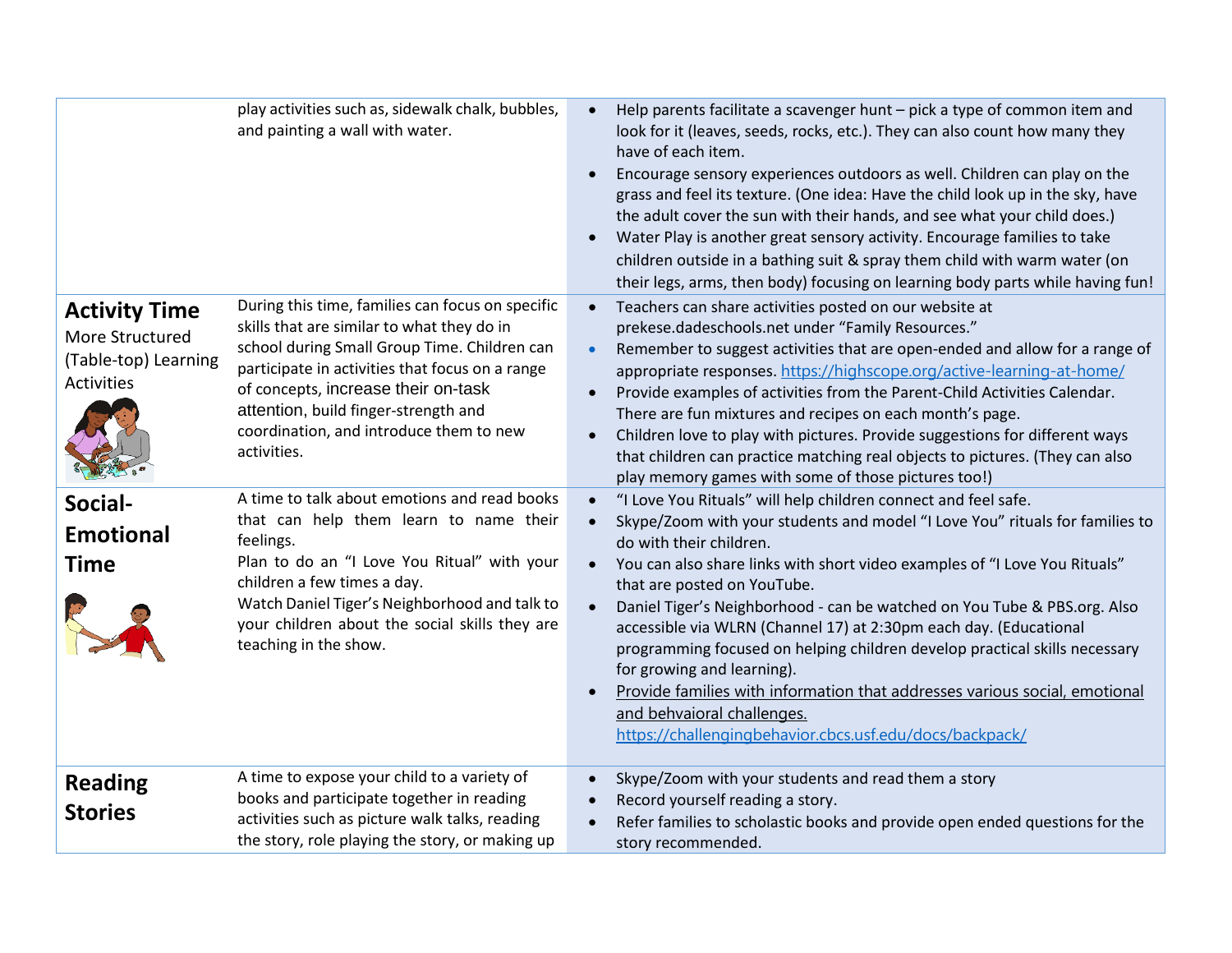|                                     | your own stories. You can access digital books<br>at Scholastic, myOn Reader, Khan Academy<br>via the Online Resources on our web page.<br>earlychildhood.dadeschools.net.                                                                                                                                                                                       | There are pre-made visual support boards for popular books saved as PDF on<br>prekese.dadeschools.net in the "Visual Supports: Story Symbols" page.                                                                                                                                                                                                                                                                                                                                                                                                                                                                                                                                      |
|-------------------------------------|------------------------------------------------------------------------------------------------------------------------------------------------------------------------------------------------------------------------------------------------------------------------------------------------------------------------------------------------------------------|------------------------------------------------------------------------------------------------------------------------------------------------------------------------------------------------------------------------------------------------------------------------------------------------------------------------------------------------------------------------------------------------------------------------------------------------------------------------------------------------------------------------------------------------------------------------------------------------------------------------------------------------------------------------------------------|
| <b>Brain Break</b>                  | During this time, allow your child to<br>participate in a mindful activity that will help<br>them transition to the afternoon.                                                                                                                                                                                                                                   | Provide suggestions for kid yoga activities & outdoor relaxation.<br>Provide families with information about breathing and self-calming<br>techniques, with visuals that your students will recognize.<br>Provide families with "I Love You Rituals" that they can do with their children.<br>Include word, visuals, and/or links to examples posted online.                                                                                                                                                                                                                                                                                                                             |
| <b>Digital</b><br><b>Learning</b>   | Provide your child with the opportunity to<br>extend learning using educational technology.<br>Visit the Family Resources and Links pages<br>available<br>website<br>on<br>our<br>at<br>prekese.dadeschools.net for developmentally<br>appropriate resources.                                                                                                    | Inform families about developmentally appropriate options such as ABC<br>Mouse (currently offering temporary free access via code AOFLUNICEF) or<br>Starfall.<br>Monitor usage for those accessing Waterford.<br>Share the APA's age-related guidelines for screen time and encourage<br>families to access accordingly.                                                                                                                                                                                                                                                                                                                                                                 |
| <b>Mealtimes</b>                    | Have your child help with preparing healthy<br>snacks & meals (a lot of learning happens<br>during these times!). While eating, engage<br>your child in conversation and reflect on their<br>recent activities and experiences.<br>This is one of the times of the day to let your<br>children be independent.                                                   | Provide parents with digital versions of choice boards that you use during<br>$\bullet$<br>classroom mealtimes.<br>Pre-made food choice boards are available for parents in the "Visual<br>Supports: Home and Family" section of prekese.dadeschools.net<br>Encourage parents to use mealtimes as "social gatherings," a time to talk and<br>share.                                                                                                                                                                                                                                                                                                                                      |
| <b>Sensory</b><br><b>Experience</b> | Provide different textures to your children.<br>These activities can be used to teach words<br>and concepts such as: soft/rough or cold/hot.<br>Give your child the opportunity to explore<br>different materials such as sand, playdough,<br>shaving cream, or water.<br>Create art projects that provide different<br>experiences with a variety of materials. | Mention to the parents how they can find ideas for sensory activities from<br>Pinterest (i.e. making homemade playdough, oobleck, pudding, finger paint,<br>goop, or slime).<br>Mention the books that we read in our classrooms and how they can create a<br>sensory activity based on that book (Harry the Dirty Dog; The Farm Concert;<br>Mrs. Wishy-Washy, Brown Bear). Create a sensory bin with the animals and<br>pompoms that match the color of the animals (or using toy animals with<br>recycled coffee as dirt)<br>Remind parents that fun mixture recipes can be found in the Parent-Child<br>Activity calendars in the Family Resources section of prekese.dadeschools.net |